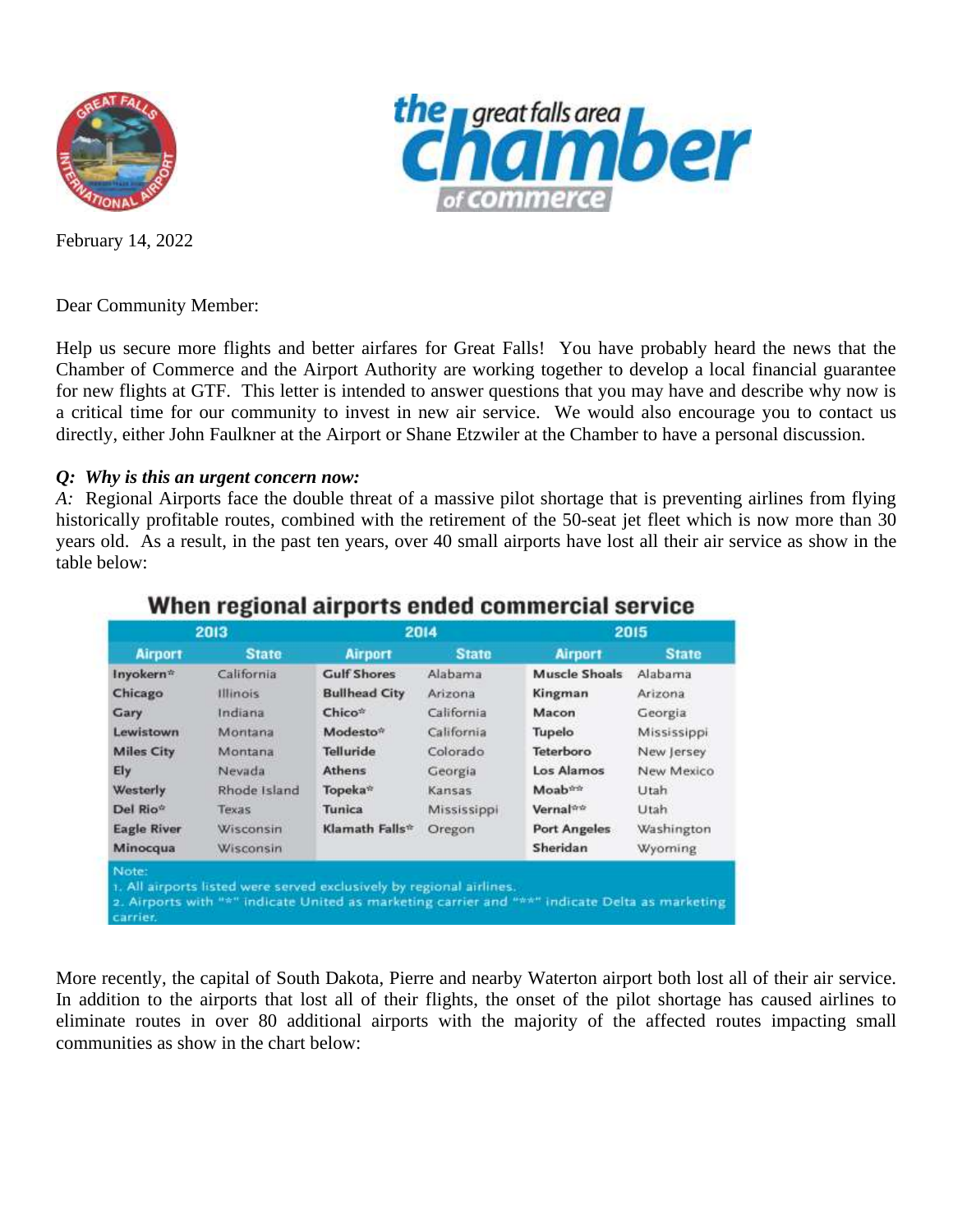| <b>Alaska Airlines</b>     | <b>EletBlue Airways</b>               | <b>Delta Air Lines</b>              | <b>Sun Country Airlines</b><br>$\sim$ |
|----------------------------|---------------------------------------|-------------------------------------|---------------------------------------|
| Charleston, South Carolina | Albuquerque, New Mexico               | Aspen, Colorado                     | Madison, Wisconsin                    |
| Columbus, Ohio             | Palm Springs                          | Bangor, Maine                       | Philadelphia                          |
| El Paso. Texas             | Sacramento, California                | Erie, Pennsylvania                  | Portland, Oregon                      |
| New Orleans                | Sarasota/Bradenton, Florida           | Flint, Michigan                     | Sacramento                            |
| San Antonio, Texas         | Worcester, Massachusetts              | Fort Smith, Arkansas                | St. Louis, Missouri                   |
| <b>Allegiant Air</b>       | Seaborne Virgin Islands               | Great Falls, Montana                | <b>United Air Lines</b>               |
| New Orleans                | Charlotte Amalie, Virgin Islands      | Helena, Montana                     | Allentown/Bethlehem/Easton,           |
| Ogdensburg, New York       | Christiansted. Virgin Islands         | Lincoln. Nebraska                   | Charlotte Amalie                      |
| Palm Springs, California   | Culebra, Puerto Rico                  | New Bern/Morehead/Beaufort, North   | Chattanooga, Tennessee                |
| San Antonio                | San Juan, Puerto Rico                 | Peoria, Illinois                    | Fairbanks, Alaska                     |
| Springfield, Illinois      | Viegues, Puerto Rico                  | Santa Barbara, California           | Hilton Head, South Carolina           |
| Tucson, Arizona            | <b>Silver Airways</b>                 | Scranton/Wilkes-Barre, Pennsylvania | Ithaca/Cortland, New York             |
| <b>American Airlines</b>   | Charlotte Amalie, Virgin Islands      | Williston, North Dakota             | Kalamazoo, Michigan                   |
| Aspen, Colorado            | Huntsville, Alabama                   | <b>Elite Airways</b>                | Key West, Florida                     |
| Eagle, Colorado            | Key West, Florida                     | Sarasota/Bradenton, Florida         | Lansing, Michigan                     |
| Montrose/Delta, Colorado   | Tallahassee. Florida                  | <b>Frontier Airlines</b>            | Myrtle Beach, South Carolina          |
| Worcester, Massachusetts   | Tampa, Florida                        | Greenville/Spartanburg, South       | Rochester, Minnesota                  |
| <b>Corvus Airlines</b>     | <b>Spirit Airlines</b>                | Mobile, Alabama                     | <b>Cape Air</b>                       |
| Goodnews Bay, Alaska       | Asheville, North Carolina             | Palm Springs                        | Portland, Maine                       |
| Kodiak, Alaska             | Charlotte Amalie, Virgin Islands      | Portland, Maine                     |                                       |
| Napakiak, Alaska           | Christiansted. Virgin Islands         | Tyler. Texas                        |                                       |
| Napaskiak, Alaska          | Greensboro/High Point, North Carolina | <b>Sun Air Express</b>              |                                       |
| Platinum, Alaska           | Plattsburgh, New York                 | Nashville, Tennessee                |                                       |

Air service is vanishing from small communities at an alarming rate.

#### *Q: This is a temporary issue, right?*

A: Unfortunately, not. The pandemic has massively exacerbated several concerning trends. There was a pilot shortage prior to 2020. New work rules adopted by the FAA in the past five years require significantly more flight time and more book work before a pilot can fly commercially. FAA also enforces a mandatory retirement age at 65. The pipeline for pilots is producing far fewer pilots than retirements and the average age of a US pilot is expected to escalate for another 8 years before trending down due to retirements.

Making maters worse, to help control the hemorrhaging of cash when passengers stopped flying in 2020; most airlines offered senior pilots early retirement. Most of these pilots don't want to fly again and many are prevented by non-compete language. As the headlines below indicate, pilot shortages are a crisis that is expected to last another decade.

Pilots aren't the only problem. The workhorse 50-seat jets are now over 30 years old and no longer in production. The chart below illustrates the number of jets that have been retired in the past 15 years. It is an almost certainty that 2022 will see more 50-seat jets in permanent "mothball" status than remain in active service.

| 1,800  | 1,659                                |                                                                      |                                             |      |                                        | Aviation industry 'desperately needs help'<br>pilot shortage |      |      |      | amid |
|--------|--------------------------------------|----------------------------------------------------------------------|---------------------------------------------|------|----------------------------------------|--------------------------------------------------------------|------|------|------|------|
| 1,600  |                                      |                                                                      |                                             |      |                                        | by Evan Dean 8 33 PM EST, Wed November 24, 2021              |      |      |      |      |
| 1,400  |                                      |                                                                      | A Massive Pilot Shortage Is Coming: What    |      |                                        |                                                              |      |      |      |      |
|        |                                      | It Means for Airlines                                                |                                             |      |                                        |                                                              |      |      |      |      |
| 1,200  |                                      |                                                                      | Some airlines are better positioned than    |      |                                        | Markets                                                      |      |      |      |      |
|        |                                      | others to weather a tight market for pilots<br>over the next decade. |                                             |      | A Shortage of Pilots Looms as the Next |                                                              |      |      |      |      |
| 1,000  |                                      |                                                                      |                                             |      | 957                                    |                                                              |      |      |      |      |
| ber of | Adam Levine-Weinberg                 |                                                                      |                                             |      |                                        | <b>Challenge for Airlines</b>                                |      |      |      |      |
| 800    | (TMFGemHunter)                       |                                                                      |                                             |      |                                        | By Anurag Kotoky                                             |      |      |      |      |
|        | Jun 27, 2021 at 9:10AM<br>Author Blo |                                                                      |                                             |      |                                        | and Cecilia Yap                                              |      |      |      |      |
| 600    |                                      |                                                                      |                                             |      |                                        | September 20, 2021, 11:31 PM MDT                             |      |      | 529  |      |
|        |                                      | <b>Evansville</b>                                                    | Regional                                    |      | Airport losing                         |                                                              |      |      |      | 516  |
| 400    |                                      | John T. Martin                                                       | United Airlines' daily Chicago service      |      |                                        |                                                              |      |      |      |      |
| 200    | 151                                  |                                                                      | Evansville Couriet & Press November 8, 2021 |      |                                        |                                                              |      |      |      |      |
| O      |                                      |                                                                      |                                             |      |                                        |                                                              |      |      |      |      |
|        | 2008                                 | 2009                                                                 | 2010                                        | 2011 | 2012                                   | 2013                                                         | 2014 | 2015 | 2016 | 2017 |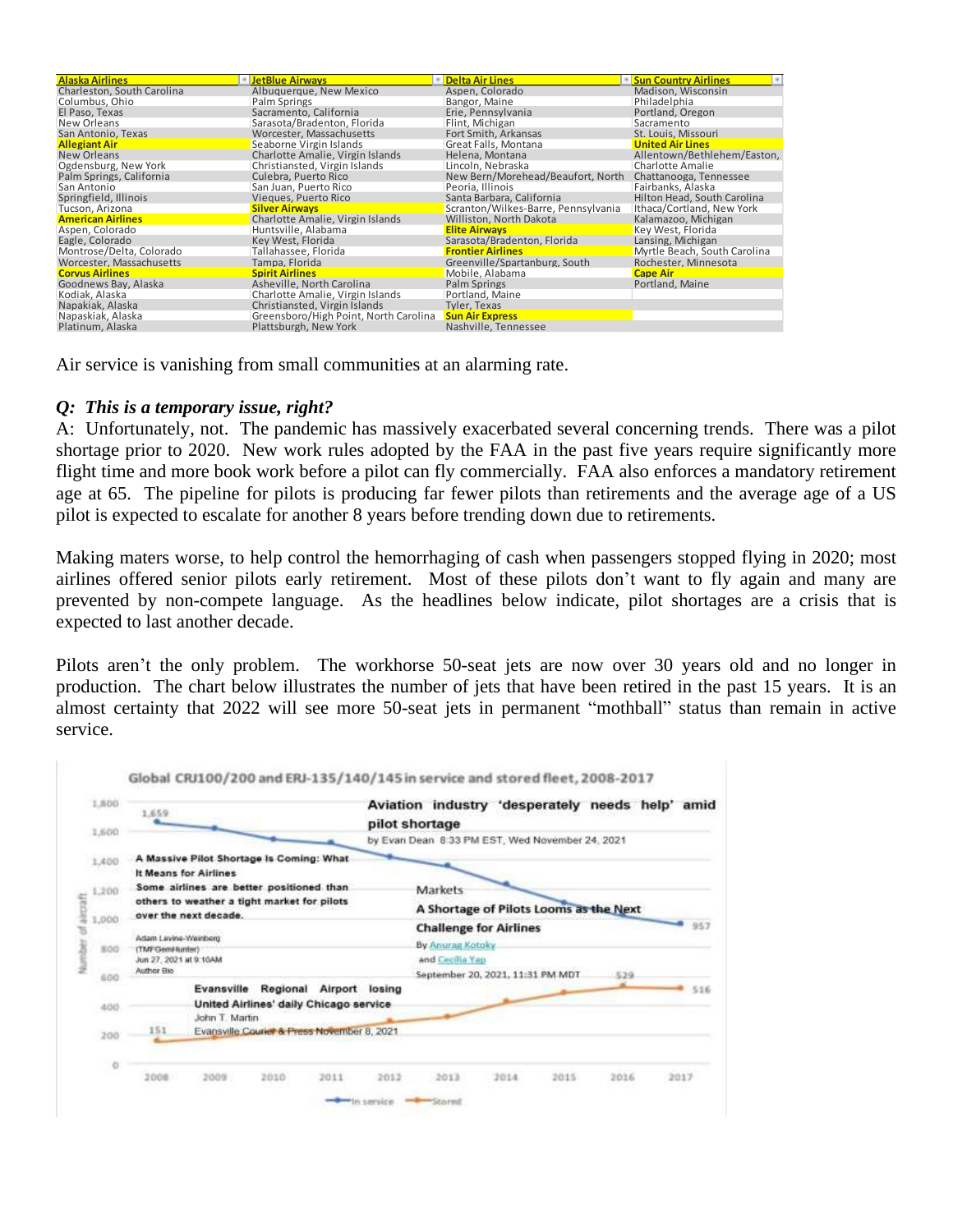There are a small number of 76-seat jets; and an even rarer model is the 90-seat model. There certainly aren't enough of these regional jets to backfill the 50-seat jet markets that have been lost. The reason for this is that major airline pilot contracts limit or even exclude the airlines from flying these larger regional jets or using a regional airline partner to fly these jets for the major airline. This was a job security measure negotiated by pilot unions. However, what it means for regional airports is that we have to make the leap from 50-seat aircraft to 737 and Airbus 318 size aircraft. The current renditions of these models that are owned in mass by the airlines seat 150 to 180 seats.

With essentially no population growth in the past 30 years in Great Falls, the community has always had demand for about 400 to 500 aircraft seats a day, which supports about 8 to 10 daily flights. Transitioning to larger aircraft with the current demand would leave GTF with 3 or 4 flights a day. Not enough to support more than one airline and in a downturn like a major recession or a pandemic; possibly not enough demand to support air service at all.

Is that possible? Yes, here is a recent quote from United's CEO:

• **[The Points Guy by Ethan Klapper](https://thepointsguy.com/author/ethanklapper/) Dec 15, 2021:** *At a Skift Forum last month, Kirby* (United CEO) *warned of staffing-related impacts to 50-seat regional aircraft operations. "We don't have enough pilots to fly all the airplanes," he said. "So, the 50-seaters are at the bottom of that pile, and markets that rely on 50-seaters are the ones that are going to lose service."*

## *Q: But we will grow into larger aircraft eventually, right?*

A: Well, we may not get the chance. None of the forty or so airports above that lost their air service lost have gained it back. There was no other aircraft to serve those markets, when the 15 to 36 seat aircraft all retired. In fact, there are less aircraft seats flying in the US today than there were prior to 9/11/2001. Folks in these small communities are expected to drive to nearby communities that have air service.

## *Q: Could Great Falls lose flights?*

A: Have you noticed how many of the chain stores that move into Montana don't make it to Great Falls? Say Kohls, Lowes, Olive Garden or Costco? The primary reason for this is a lack of population and economic growth.



**Airport Base Population Comparison 2000 to 2020**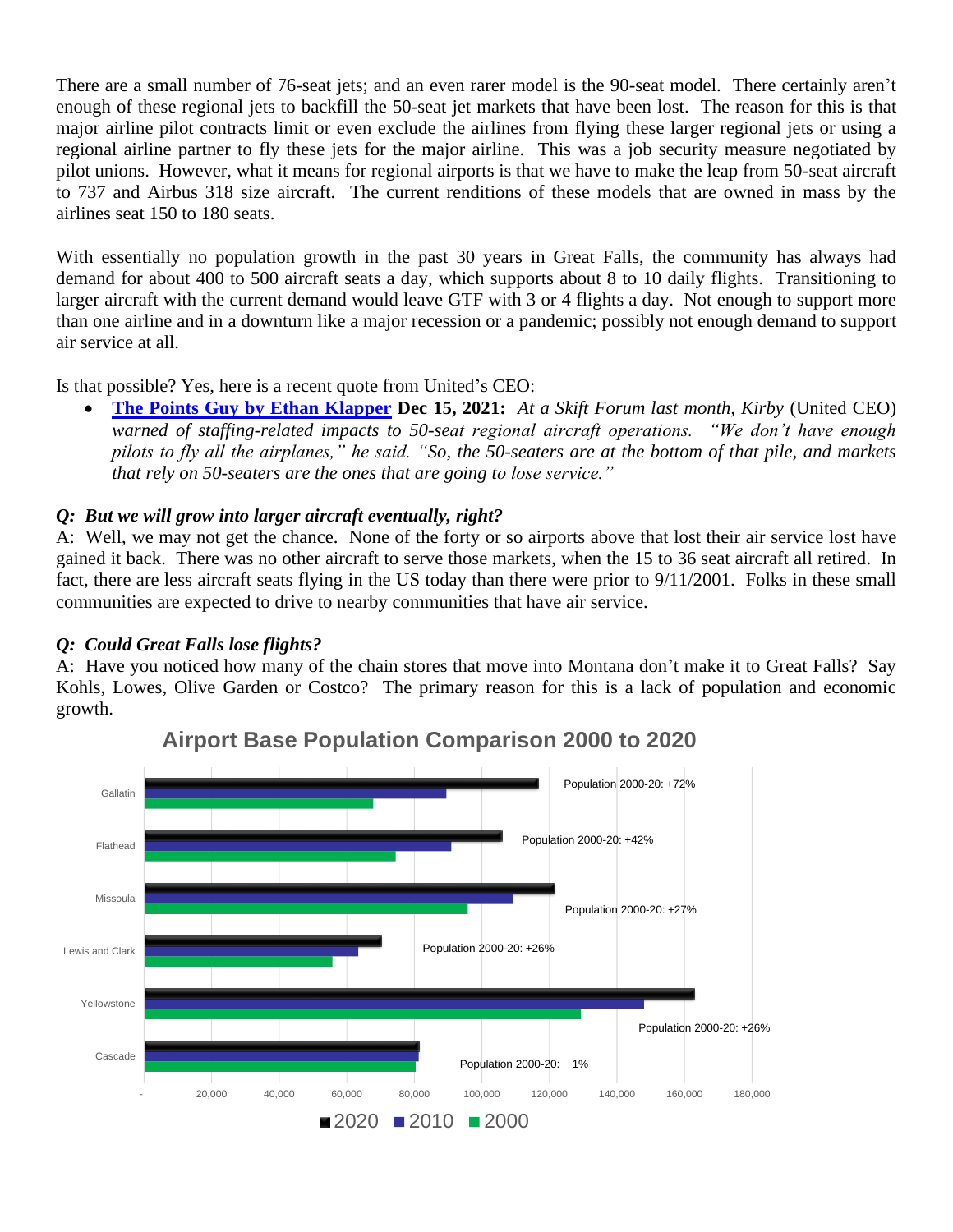Twenty years ago, Cascade County was the third largest county in Montana. Since that time, we have grown only 1% in population. Meanwhile, the next slowest growing large county **grew at 26 times that rate!** Galatin grew an amazing 72 times our growth rate. Based on these growth rates, Helena is likely to outgrow Great Falls over the next ten years.

The picture isn't much better economically. Once Great Falls was in the middle of the pack of household income, Cascade County now has the lowest and slowest growing median household income of the larger counties as shown on the chart below.



**Airport Service Area Economic Base Comparison Median Household Income Growth 2000 to 2018**

The airlines can't rely on growth in Great Falls. In fact, they can see the market is stagnant which makes them reluctant to invest in more flights, larger airplanes or new routes. For any of that to happen, there needs to be some stimulus. As the airline industry moves to 150+ seat aircraft, that means that our demand must grow from the current level to support service to more than one city. Communities that have only one airline will be at extreme risk of loosing all service as communities like Toledo (OH), Klamath Falls (OR), Pierre (SD) and Santa Maria (CA) found out in the past decade. Toledo was able to attract a new carrier but not before two years of no service.

As the communities around us grow exponentially faster, they will get more routes and flights and this will continue to cause leakage from Great Falls as people drive to fly elsewhere. Once that leakage reaches a critical point, we may not be able to sustain flights. Butte currently operates under that scenario. Their air service was lost in the past decade. They have two remaining daily flights as part of the federally-subsidized Essential Air Service program. This program is under constant threat of federal defunding and nearly ended during reauthorization recently.

## *Q: What is the plan to preserve flying in Great Falls?*

A: We have a multifaceted plan to address the challenges facing our flying community: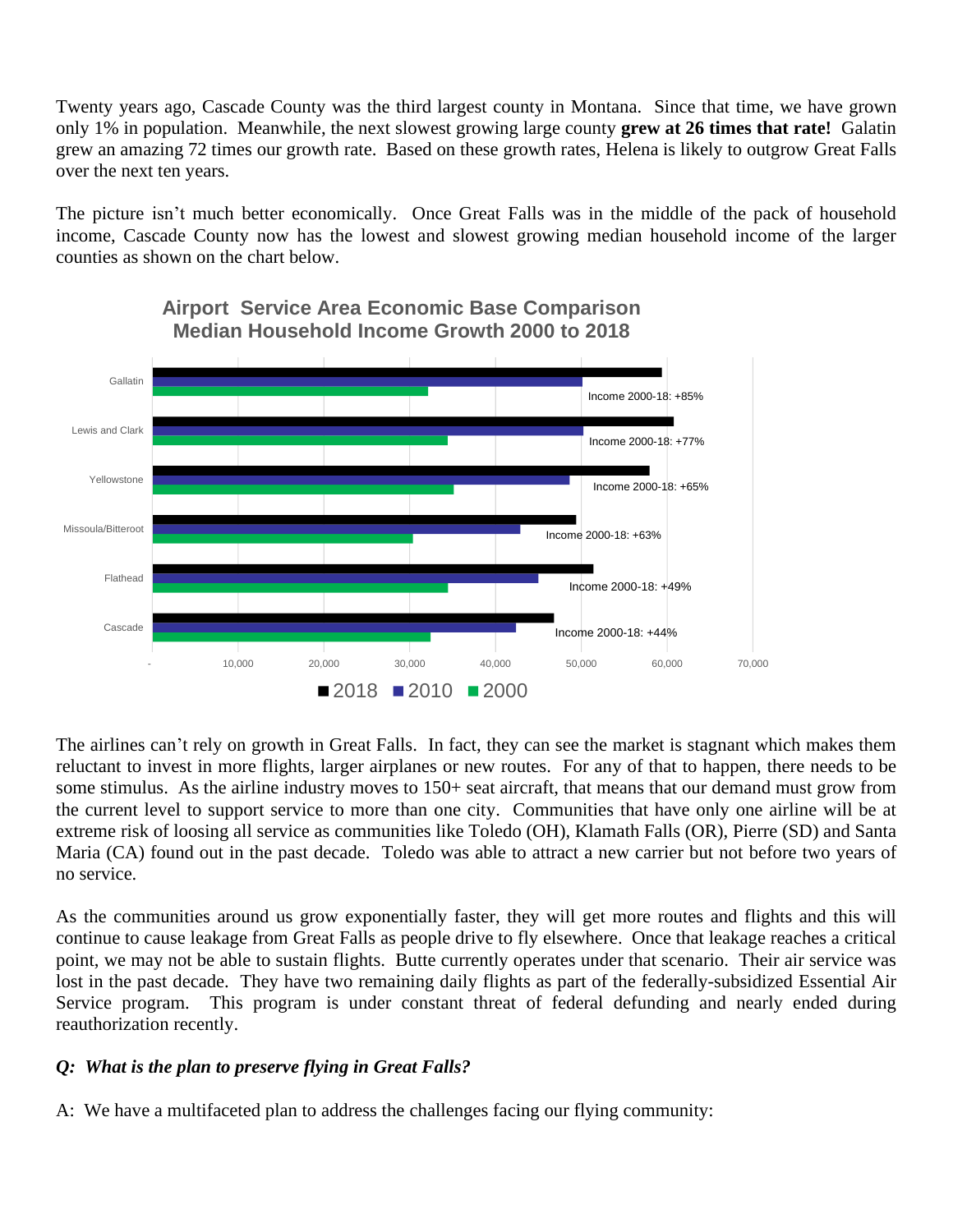- **Drive down Airline costs:** GTF has retired all debt, we plan to use our Infrastructure dollars to modernize the Terminal to reduce cost for the airlines. Over the past ten years, we have lowered our airline fees by more than 30% and now have some of the lowest airport fees in the state.
- **Diversify our Air Service:** As mentioned above, both supply of airline seats and demand for seats at GTF have been largely stagnant for twenty years or more. When additional seats have been added like from Frontier (2012) ticket prices drop quickly as shown in the chart below.



When ticket prices drop, GTF sees more demand like in 2014 which was both the busiest year in GTF history and the lowest average fare in Great Falls since deregulation in 1978.

The Low-Cost Airfare Initiative seeks to use supply-side economics to lower fares and increase traffic by increasing seats. This is exactly what has occurred at most of the larger MT airports. The reduction in their airfare cost in 2017/18 coincides with the introduction of American Airlines and they experienced dramatic boarding growth in the same period.

In short, we need to attract American Airlines to create competition and bring traffic from the Southwestern US where American has a very strong network. We also need to attract one or two ultra-low-cost carriers to operate in our market. These carriers like Frontier, Aha, Avelo and Breeze offer extremely low fares to limited geographic destinations. These carriers will help generate discretionary travel from the broader central Montana region as well as southern Canada.

• **Build a Local Incentive Pool:** New flights to small communities simply does not occur without a profit guarantee. There is not enough capacity in the airlines and too much risk aversion for it to happen any other way. The airlines can see how much traffic we generate but they can't gauge if Great Falls passengers will put their favorite frequent flyer card in their shoe and try a new airline; so, they want us to take some risk too.

US law prohibits airports from contributing to profit guarantees, but communities can and do use these programs to attract flights. Montana is one of the biggest users as shown below: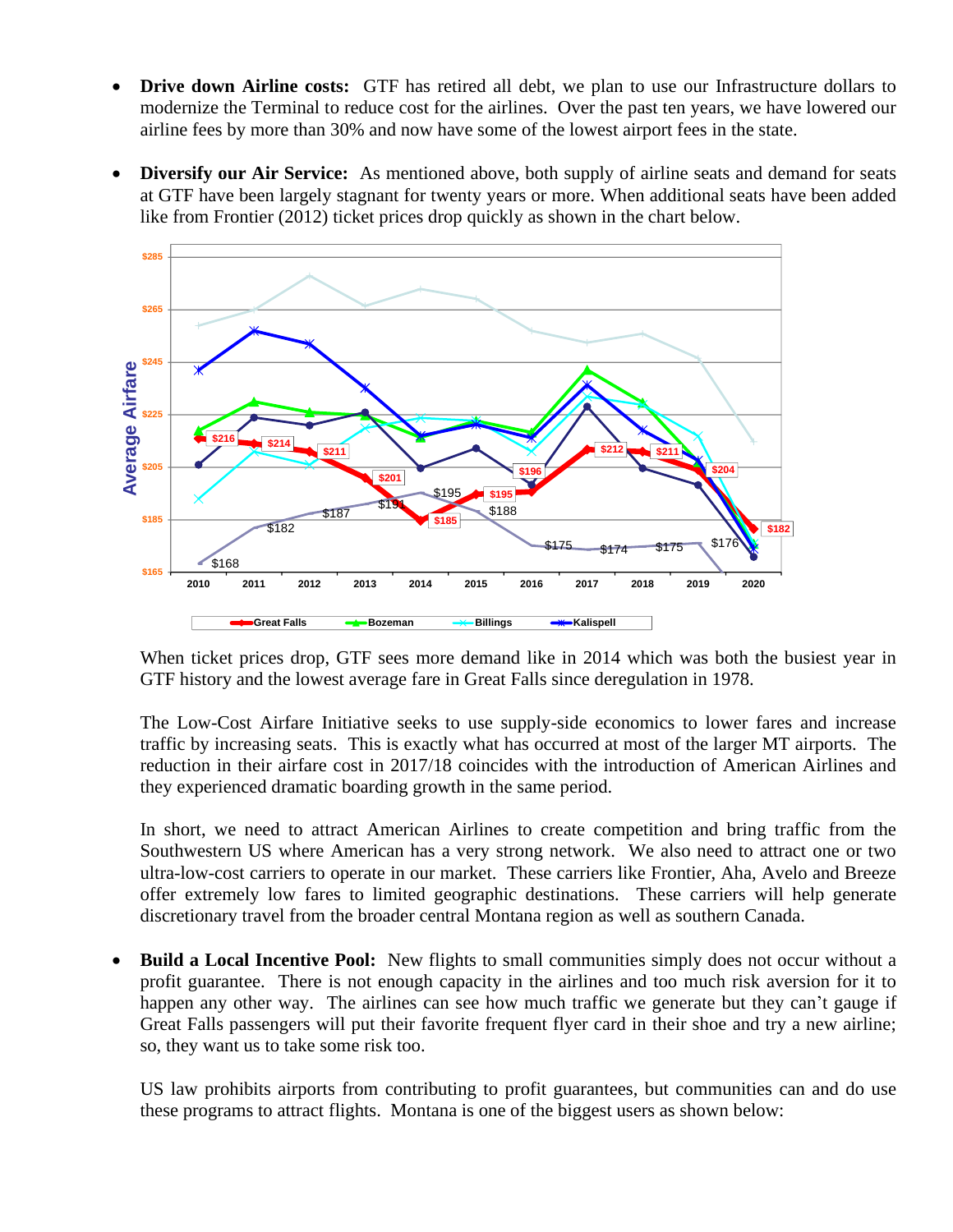- o **Bozeman:** \$10 million in new community incentives in past ten years brought new direct markets, American Airlines and Jet Blue. One of fastest growing in US. Now MT's #1 Airport by more than double volume!!!
- o **Kalispell:** Estimated \$2 million in incentives for American Airlines to Dallas, Chicago, Los Angeles Now MT's #2 Airport by volume!!
- o **Missoula:** \$1.4 million in community incentives for American Airlines to Dallas and Chicago. Now MT's #3 Airport by volume!
- o **Billings:** \$1.6 million in community incentives for American Airlines to Dallas. MT's #4 Airport by volume.

COVID is causing a redistribution of travel patterns. Some cities like San Francisco which has lost a lot of population and gained a reputation for crime and prolific lockdowns are not going to recover traffic quickly. Montana on the other had has become a popular refuge for family vacations. The airlines are keenly aware that Montana is one of the most popular travel searches on the web and that nearly all new service to Montana has been successful. At the same time, gateways like Bozeman and Kalispell saw lodging rates double last year. We believe that now is the ideal time for Great Falls to attract new service and grab our share of the expanding Montana travel market.

**Secure an Air Service Grant:** The Department of Transportation oversees the Small Community Air Service Development program which offers competitive grants each year based on local community incentives. This program would essentially double our local match. **Applications are due March 4, 2022!** The award of these grants is based on the likelihood of new service and the size of our local match. Currently, we have two airline letters of support for our grant. We are confident if we can get a grant, we can get a flight to a new city.

## *Q: Can we preserve and grow our air service if we have more airline seats:*

*A:* In short, yes there are a number of growth factors that will contribute to the success of this plan to grow traffic and lower ticket prices:

- **1. Leakage:** Based on credit card ticket purchase data, about 40% of the air traffic in the Great Falls catch basin flies out of alternative airports. Much of this lost traffic is likely in communities on the edge or our trade area like Lewistown, Lincoln and Browning. However, we all know stories of people flying out of Bozeman to save money. With more flight destinations and lower fares, we can reclaim some of this leakage and actually begin attracting leakage from other MT cities. For example, Frontier and Allegiant flights have attracted many from the nearby Helena market to fly from GTF.
- **2. Canada:** As travel restriction ease, we expect to see our Canadian traffic back. In fact, Air Canada has eliminated Lethbridge service and WestJet, the discount carrier in Calgary; has reduced more flights than any other carrier in North America. So, we expect even more traffic from our Canadian neighbors to support new routes at GTF.
- **3. Tourism:** Montana is one of the hottest destinations for leisure travel. Every time we get service to a new city it attracts tourists to use GTF as a gateway. For example, the Chicago flight operated by United was 70% inbound traffic to Great Falls. We saw tremendous growth in places we didn't expect like over 20% growth from Cleveland and Cincinnati. We saw over 40% from Raleigh, NC. New routes stimulate new traffic from parts of the country that didn't have good connections or a lack of competition in airline routing to Great Falls. One of the carriers that has provided a letter of support told us that they believe they can fill all the seats with passengers from their hub flying into Great Falls. This rings true, as both Bozeman and Kalispell have seen passenger traffic grow at